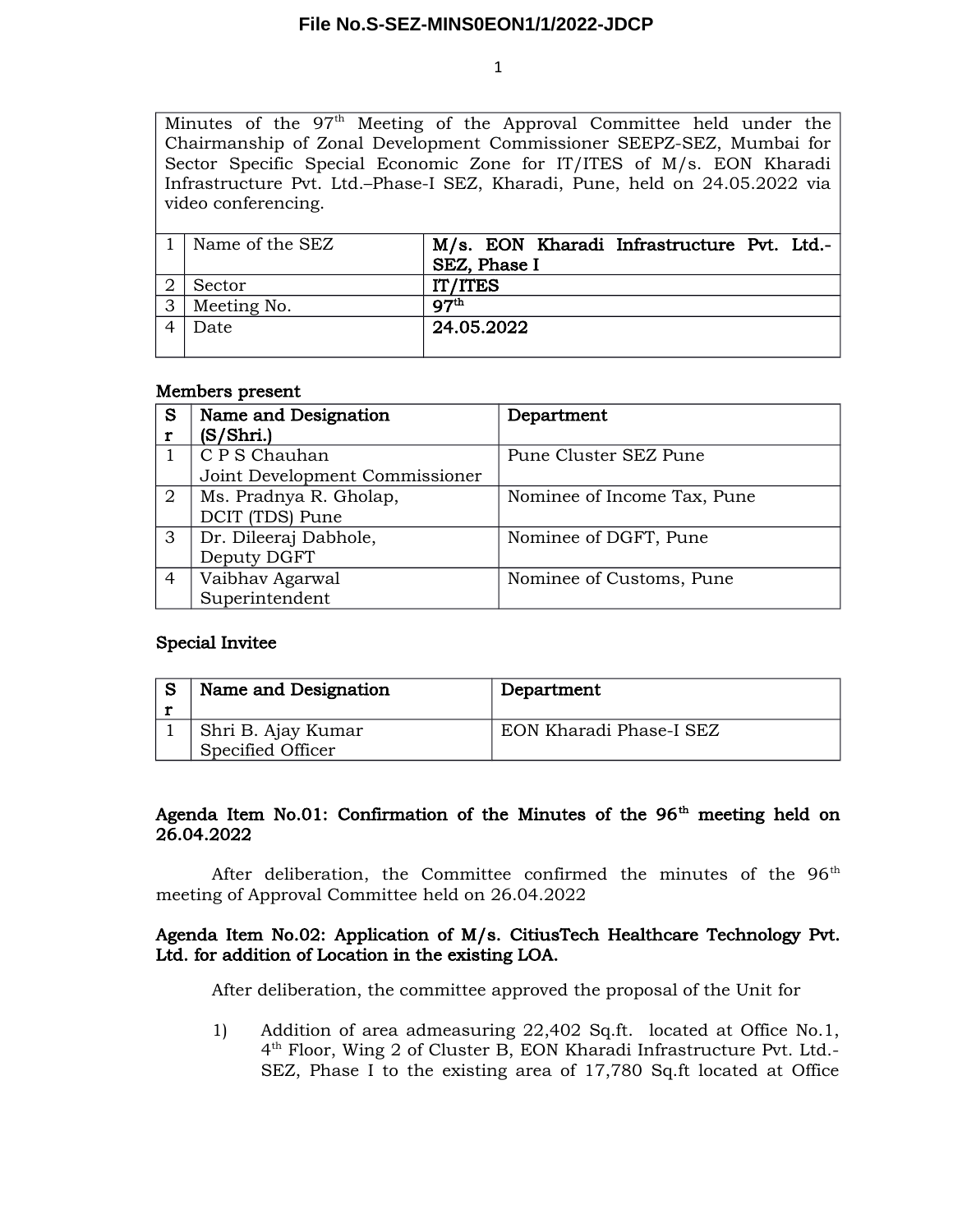2

No.2, 4<sup>th</sup> Floor, Wing 2 of Cluster B, EON Kharadi Infrastructure Pvt. Ltd.-SEZ, Phase I, thereby, totalling to area 40,182 Sq.ft and

2) Revision of projection on account of addition of location, as detailed below ;

in terms of Rule 19(2) of SEZ Rules, 2006, as detailed below:

#### Revised Projections: (Rs. in Lacs)

| Sr             |                                                 | $1st$ Year | $2nd$ Year | $3rd$ Year | 4 <sup>th</sup> Year | 5 <sup>th</sup> Year | <b>Total</b> |
|----------------|-------------------------------------------------|------------|------------|------------|----------------------|----------------------|--------------|
| $\mathbf{N}$   |                                                 |            |            |            |                      |                      |              |
| $\mathbf{o}$   |                                                 |            |            |            |                      |                      |              |
| 1.             | <b>FOB</b>                                      | 1196.10    | 4611.60    | 7484.40    | 9450.00              | 10249.2              | 32991.30     |
|                | of<br>Value                                     |            |            |            |                      |                      |              |
|                | exports                                         |            |            |            |                      |                      |              |
| 2.             | Foreign                                         | 408.29     | 214.59     | 272.05     | 369.32               | 350.34               | 1614.59      |
|                | Exchange                                        |            |            |            |                      |                      |              |
|                | outgo                                           |            |            |            |                      |                      |              |
| 3.             | Net                                             | 787.81     | 4397.01    | 7212.35    | 9080.68              | 9898.86              | 31376.71     |
|                | Foreign                                         |            |            |            |                      |                      |              |
|                | Exchange                                        |            |            |            |                      |                      |              |
| $\overline{4}$ | Investment in Plant & Machinery / Capital Goods |            |            |            |                      |                      |              |
|                | Indigenous                                      |            |            |            |                      |                      | 2054.96      |
|                | Imported                                        |            |            |            |                      |                      | 954.77       |
|                | <b>TOTAL</b>                                    |            |            |            |                      | 3009.73              |              |
| $5^{\circ}$    | <b>Input Services</b>                           |            |            |            |                      |                      |              |
|                | Indigenous                                      |            |            |            |                      | 6324.48              |              |
|                | Imported                                        |            |            |            |                      | 659.82               |              |
|                | <b>TOTAL</b>                                    |            |            |            | 6984.3               |                      |              |
| 6              | Employment (Men-341, Women-146)                 |            |            |            | 487                  |                      |              |

# Agenda Item No.03: Application of M/s. CitiusTech Healthcare Technology Pvt. Ltd. for Approval of Change in Composition of the Board of Directors.

The Committee was informed that the unit has submitted undertaking w.r.t. taking responsibility of any personal liability arising on the outgoing Directors.

After deliberation, Committee approved the proposal of the unit for change in Composition of Board of Directors as detailed below, in terms of Instruction No. 109 dated 18.10.2021, issued by MOC&I.

# Details of Revised Board of Directors approved:

| Sr. No. | Name of Director | DIN      | Address          |                                    |  |  |
|---------|------------------|----------|------------------|------------------------------------|--|--|
|         | Jimmy Mahtani    | 00996110 |                  | $\vert$ One Chatworth Road, #20-23 |  |  |
|         |                  |          | Singapore 249745 |                                    |  |  |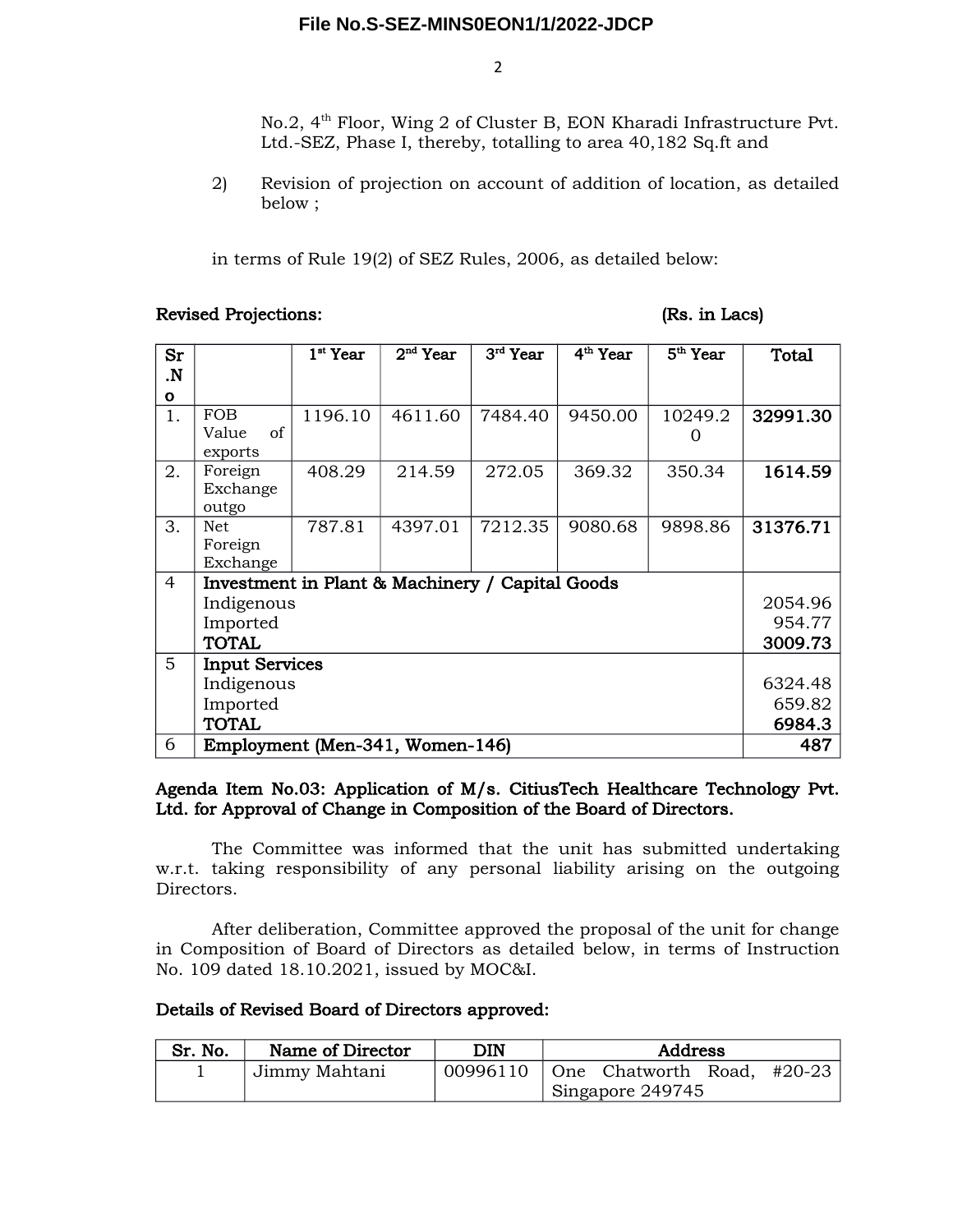| 2              | Hari Gopalkrishnan | 03289463 | E2302, Ashok Gardens, T J              |  |
|----------------|--------------------|----------|----------------------------------------|--|
|                |                    |          | Road, Sewri, Mumbai 400015.            |  |
| 3              | William            | 07279333 | PO Box 408, Mill Neck, NY.             |  |
|                | Winkenwerder Jr.   |          | 11765, New York, 11765, USA            |  |
| $\overline{4}$ | Kosmos Kalliarekos | 03642933 | 1/F, Eva Court, 36, MacDonnell         |  |
|                |                    |          | Road, Mid-levels, Hong Kong.           |  |
| 5              | Patrick Fry        | 08765945 | 1464, Friedhoff, Zephyr Cove,          |  |
|                |                    |          | Nevada 89448, USA                      |  |
| 6              | Anne M McGeorge    | 09033216 | <b>BLVD</b><br>510<br>Ponce De<br>Leon |  |
|                |                    |          | Belleair, FL 33756-0000.               |  |

The approval is subject to the following conditions as laid down in Instruction No. 109 issued by MOC&I

- i. Seamless continuity of the SEZ activities with unaltered responsibilities and obligations for the altered entity;
- ii. Fulfilment of all eligibility criteria applicable, including security clearances etc. by the altered entity and its constituents;
- iii. Applicability of and compliance with all Revenue/Company Affairs/SEBI etc. Act/Rules which regulate issues like capital gains, equity change, transfer, taxability etc.
- iv. Full financial details relating to change in equity/merger, demerger, amalgamation or transfer in ownership etc. shall be furnished immediately to Member (IT&R), CBDT, Department of Revenue and to the jurisdictional Authority.
- v. The assessing officer shall have the right to assess the taxability of the gain/loss arising out of the transfer of equity or merger, demerger, amalgamation, transfer in ownerships etc. as may be applicable and eligibility for deduction under relevant sections of the Income Tax Act, 1961.
- vi. The applicant shall comply with relevant State Government laws, including those relating to lease of land, as applicable.
- vii. The applicant shall furnish details of PAN and jurisdictional assessing office of the unit to CBDT.
- viii. The applicant shall be recognized by the new name or such arrangement in all the records.

### Agenda Item No.04: Application of M/s. Octaserv Technologies Pvt. Ltd. for approval of change in Composition of Board of Directors.

The Committee was informed that the unit has submitted undertaking w.r.t. taking responsibility of any personal liability arising on the outgoing Directors.

3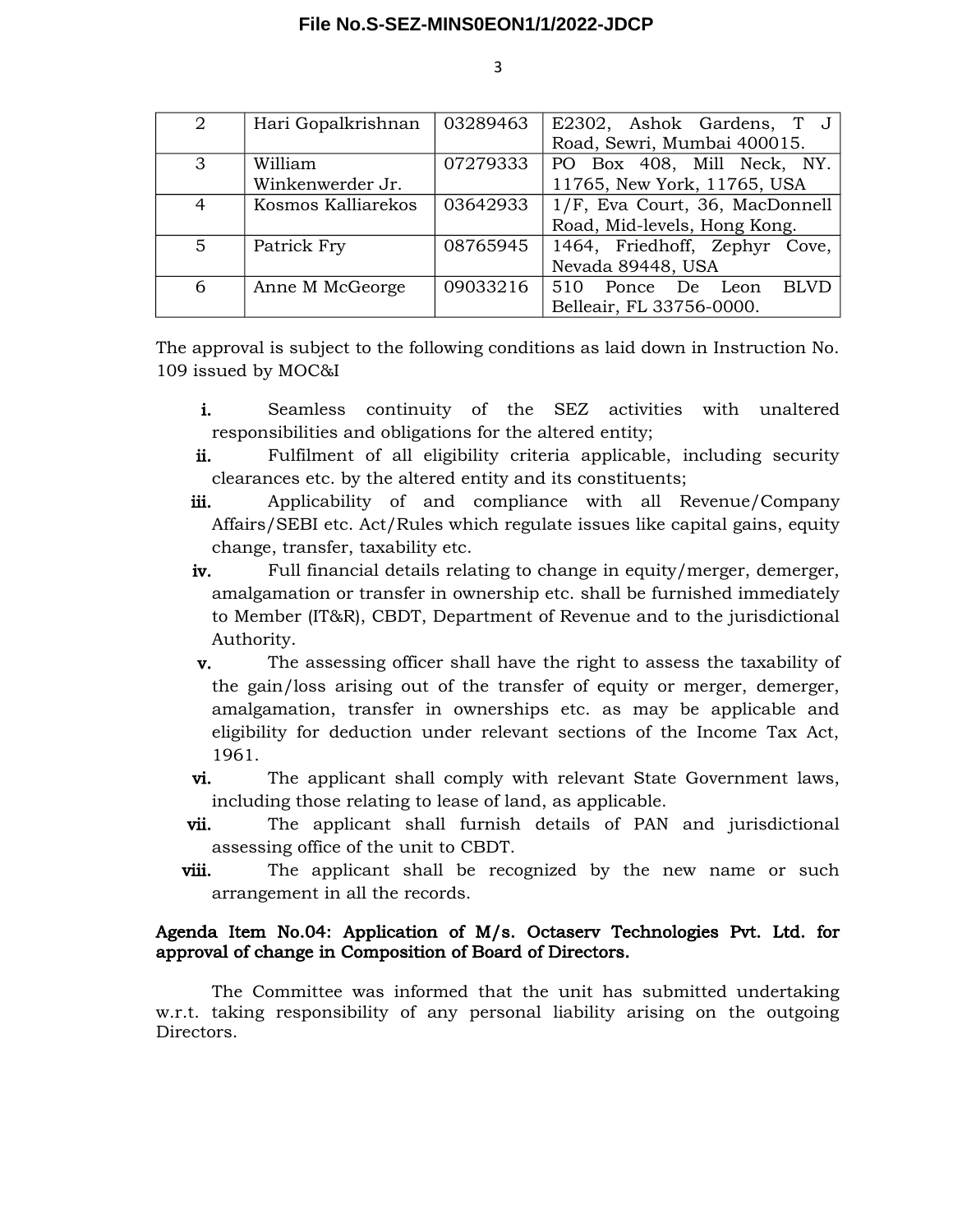4

After deliberation, Committee approved the proposal of the unit for change in Composition of Board of Directors as detailed below, in terms of Instruction No. 109 dated 18.10.2021, issued by MOC&I.

| Board of directors after proposed changes in composition of Board of Directors |                 |               |  |  |
|--------------------------------------------------------------------------------|-----------------|---------------|--|--|
| Name of Director<br>Designation<br><b>Appointment Date</b>                     |                 |               |  |  |
| Bharat Aswani                                                                  | Director        | 04 March 2022 |  |  |
| George Claiborne Myers                                                         | Director        | 04 March 2022 |  |  |
| Titiksha Rahul Mukherjee                                                       | To be appointed | To be decided |  |  |

# Details of Revised Board of Directors approved:

The approval is subject to the following conditions as laid down in Instruction No. 109 issued by MOC&I

- i. Seamless continuity of the SEZ activities with unaltered responsibilities and obligations for the altered entity;
- ii. Fulfilment of all eligibility criteria applicable, including security clearances etc. by the altered entity and its constituents;
- iii. Applicability of and compliance with all Revenue/Company Affairs/SEBI etc. Act/Rules which regulate issues like capital gains, equity change, transfer, taxability etc.
- iv. Full financial details relating to change in equity/merger, demerger, amalgamation or transfer in ownership etc. shall be furnished immediately to Member (IT&R), CBDT, Department of Revenue and to the jurisdictional Authority.
- v. The assessing officer shall have the right to assess the taxability of the gain/loss arising out of the transfer of equity or merger, demerger, amalgamation, transfer in ownerships etc. as may be applicable and eligibility for deduction under relevant sections of the Income Tax Act, 1961.
- vi. The applicant shall comply with relevant State Government laws, including those relating to lease of land, as applicable.
- vii. The applicant shall furnish details of PAN and jurisdictional assessing office of the unit to CBDT.
- viii. The applicant shall be recognized by the new name or such arrangement in all the records.

# Agenda Item No.05: Monitoring of Performance of M/s. Sungard Availability Services India Pvt. Ltd.

After deliberation, Committee monitored the performance of the Unit in terms of Rule 54 of SEZ Rules, 2006 and noted that the unit has achieved